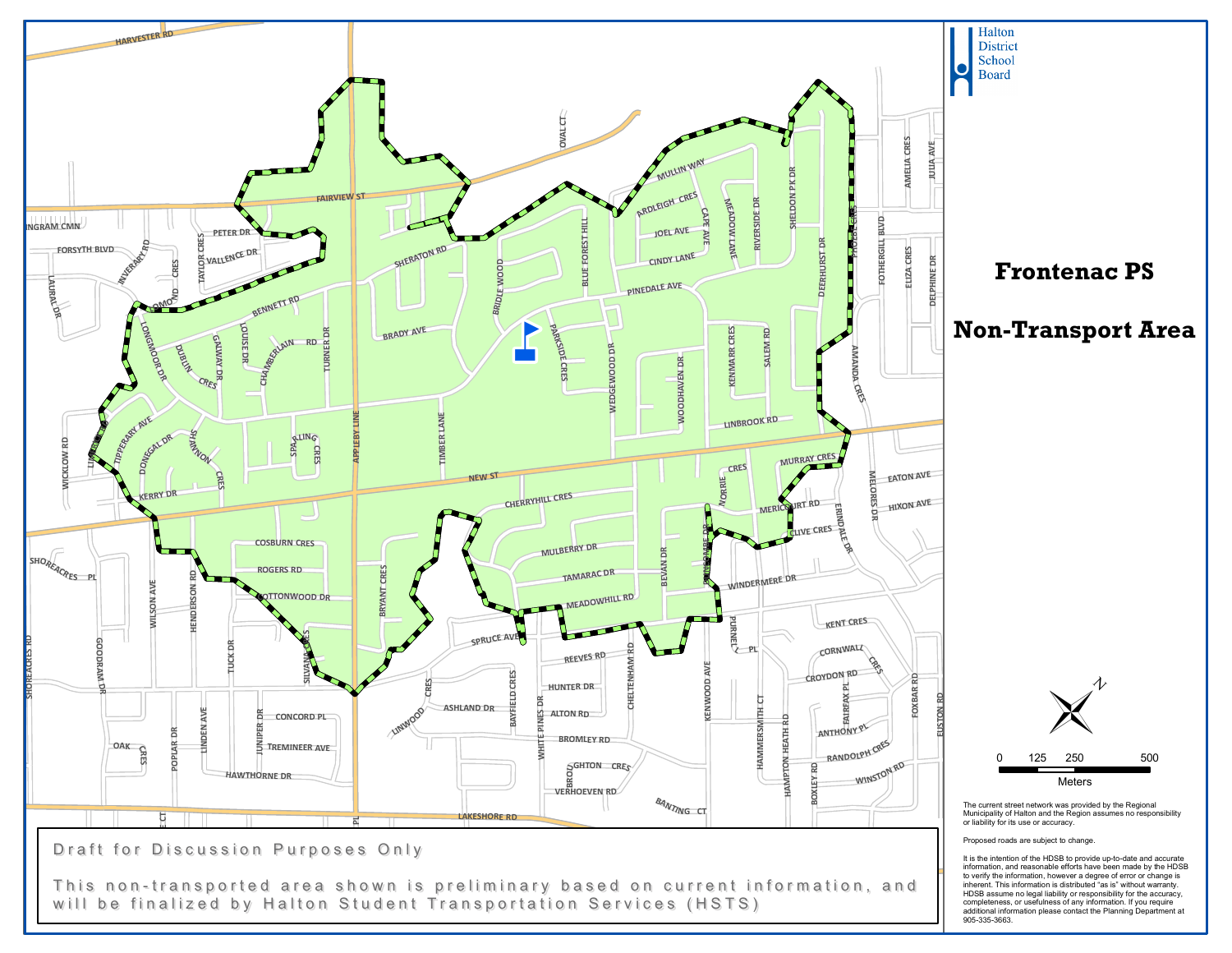

completeness, or usefulness of any information. If you require additional information please contact the Planning Department at 905-335-3663.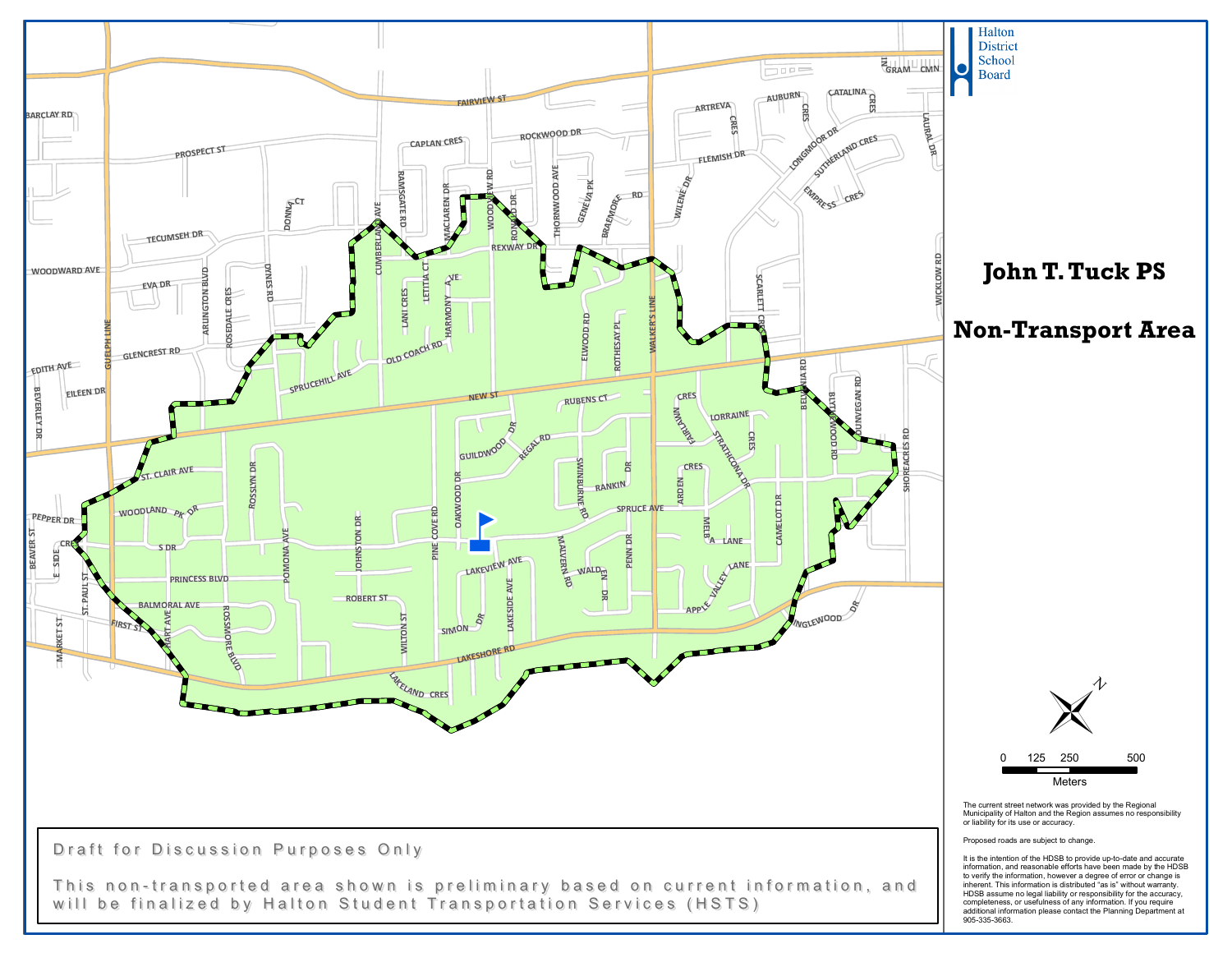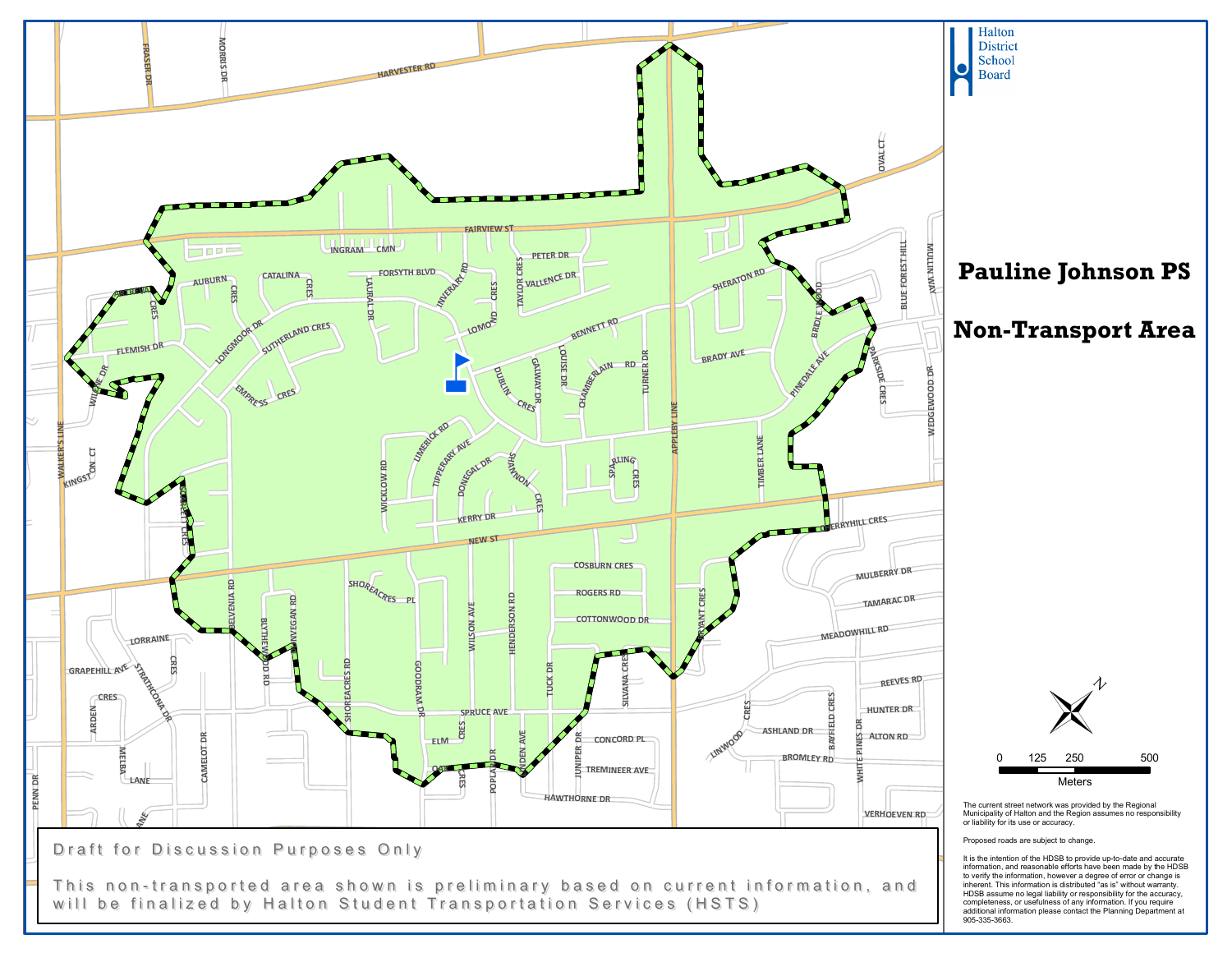